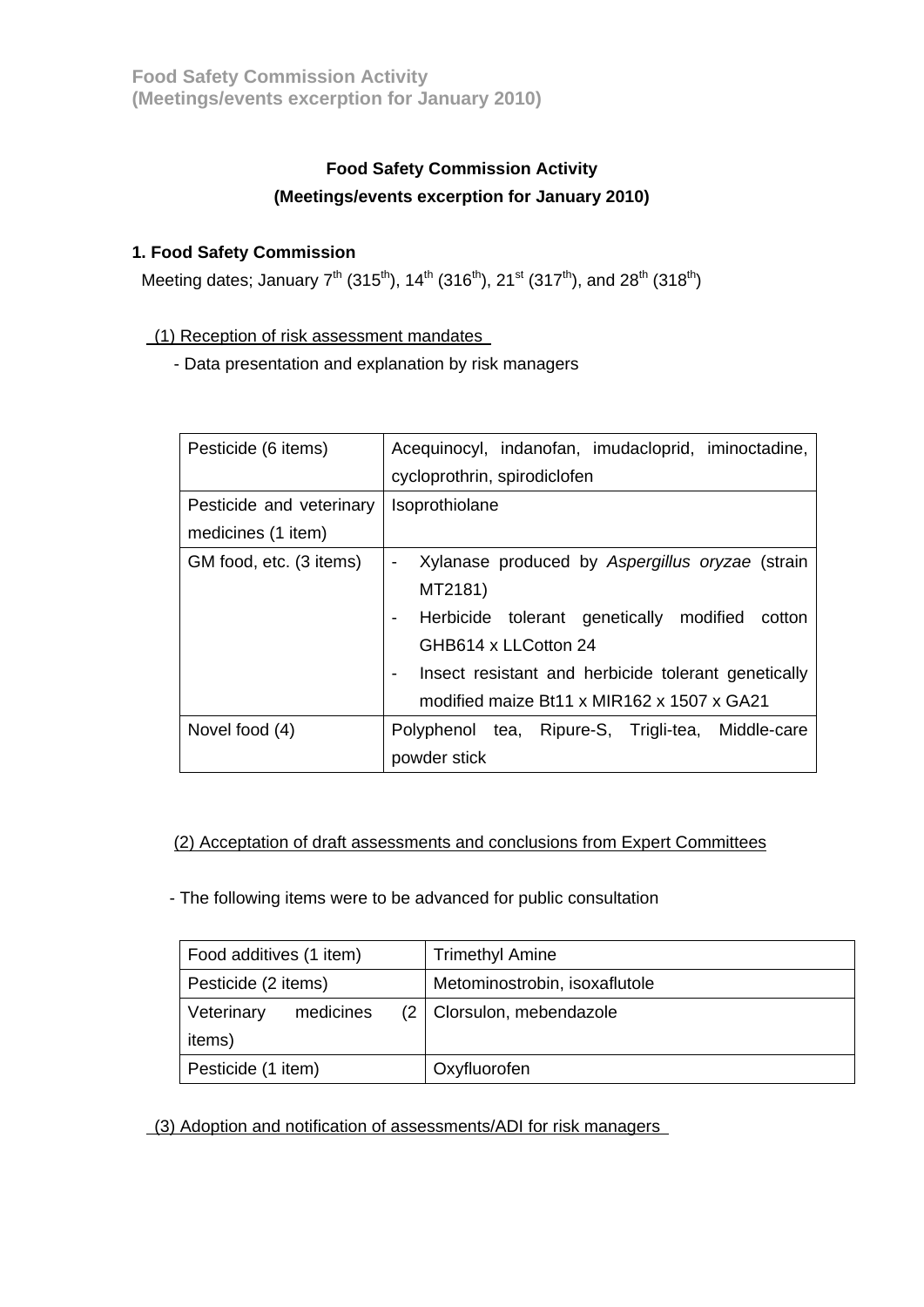# - Pesticides (6 items)

| Item                      | ADI                |  |
|---------------------------|--------------------|--|
| Formetanate hydrochloride | 0.001 mg/kg BW/day |  |
| Methoxyfenozide           | 0.098 mg/kg BW/day |  |
| Cyenopyrafen              | 0.05 mg/kg BW/day  |  |
| Azoxystrobin              | 0.18 mg/kg BW/day  |  |
| Propyrisulfuron           | 0.011 mg/kg BW/day |  |

#### - GM foods (3 items)

| Item                                     | Summary                                  |  |
|------------------------------------------|------------------------------------------|--|
| Insect resistant and herbicide tolerant  | According to the assessment guideline,   |  |
| genetically modified maize Bt11 x MIR162 | the items above were determined not for  |  |
| x MIR604 x GA21 for food                 | necessitating additional safety          |  |
|                                          | assessment.                              |  |
| Herbicide tolerant genetically modified  | According to the assessment guideline,   |  |
| cotton GHB614 x LLCotton25 for food      | the items above were determined not for  |  |
|                                          | necessitating additional safety          |  |
|                                          | assessment.                              |  |
| Herbicide tolerant genetically modified  | According to the assessment guideline,   |  |
| soybean DP-356043-5 for food and feed    | the item above was determined to be with |  |
|                                          | no adverse effect on human health        |  |

- Veterinary Medicine (1 item)

| Item         | ADI                |
|--------------|--------------------|
| Flubendazole | 0.012 mg/kg BW/day |

## - Food Additives (1 item)

| ltem               | ADI              |
|--------------------|------------------|
| Magnesium silicate | 0.3 mg/kg BW/day |

# **2. Food Safety Commission Working Groups**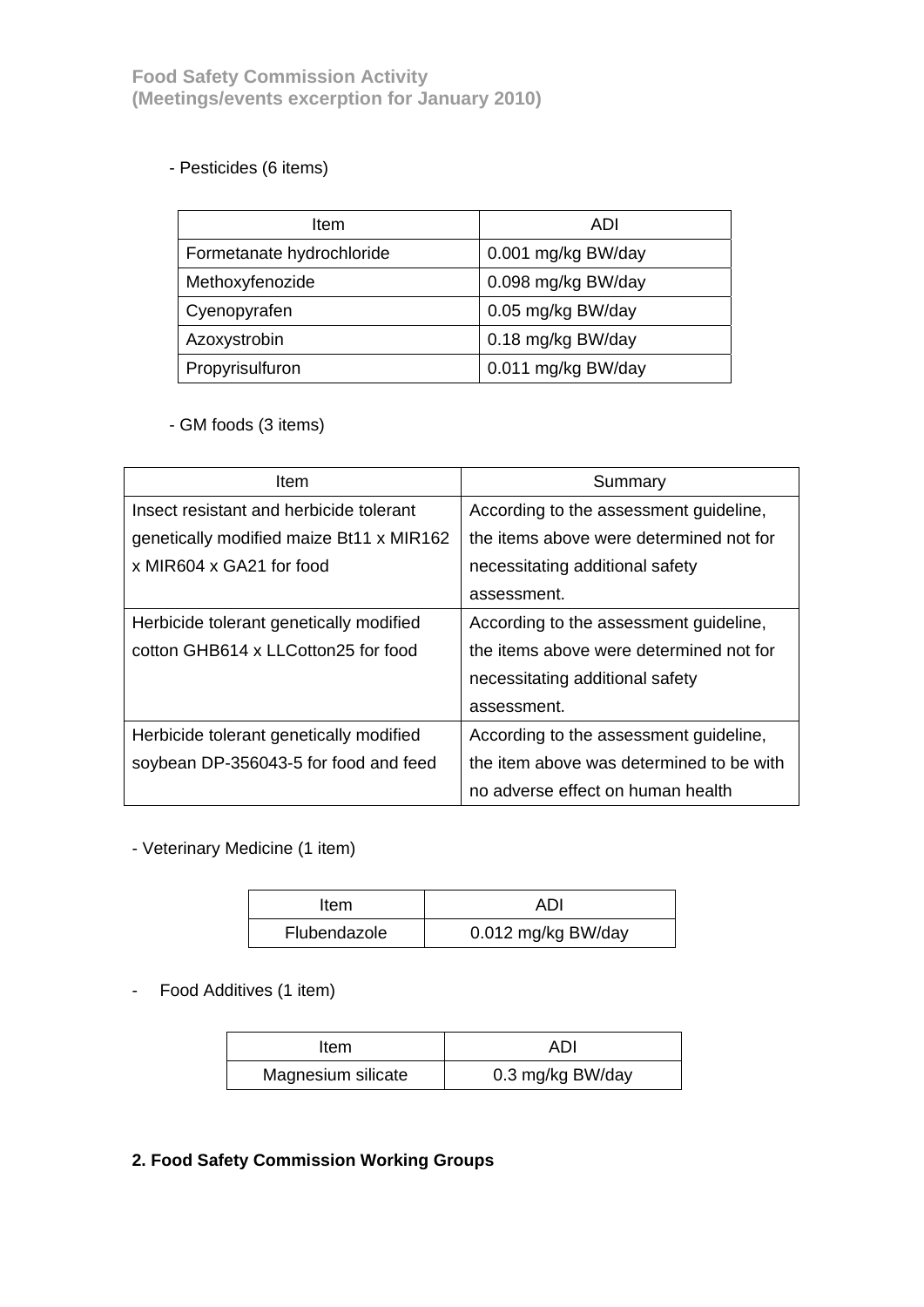**Food Safety Commission Activity (Meetings/events excerption for January 2010)** 

- Working group for food-related choking incidents  $(6<sup>th</sup> meeting/January 13<sup>th</sup> Wednesday)$ 

Discussion about choking frequency (one-bite quantity basis), deliberation over assessment draft 'Risk assessment for food-related choking incidents'

#### **3. Expert Committee meetings**

- Expert Committee for Pesticides

(59<sup>th</sup> Executive Board of the Pesticides Expert Committee,

January 20<sup>th</sup> Wednesday)

|                         | Item     |           |                  |      | Summary |                                             |     |
|-------------------------|----------|-----------|------------------|------|---------|---------------------------------------------|-----|
| TCMTB,                  | imazapic | ammonium, | <b>Drafts</b>    | were | partly  | amended                                     | and |
| spinetoram, picolinafen |          |           |                  |      |         | forwarded for final adoption at Food Safety |     |
|                         |          |           | Commission       |      |         |                                             |     |
| Spinosad                |          |           |                  |      |         | Draft was to be amended based on the        |     |
|                         |          |           |                  |      |         | report from its discussion at Veterinary    |     |
|                         |          |           |                  |      |         | Medicine Expert Committee meeting.          |     |
| Pymetrozine             |          |           |                  |      |         | - Draft was to be discussed at Second       |     |
|                         |          |           |                  |      |         | Specific Subcommittee of the Pesticides     |     |
|                         |          |           |                  |      |         | Expert Committee, following the additional  |     |
|                         |          |           | data submission. |      |         |                                             |     |
|                         |          |           |                  |      |         | - Report from the secretariat regarding     |     |
|                         |          |           |                  |      |         | general duration required for paper work    |     |
|                         |          |           |                  |      |         | processing for application by a company.    |     |

- Expert Committee for Veterinary Medicines

(121<sup>st</sup> meeting, January  $27<sup>th</sup>$  Wednesday)

| Item $(3)$                                | Summary                                |  |
|-------------------------------------------|----------------------------------------|--|
| - Avian Infectious Bursal Disease Vaccine | Draft assessments are to be forwarded  |  |
| Live (Bursa $\cdot$ BDA),                 | to Food Safety Commission with partial |  |
| - Swine Actinobacillus pleuropneumoniae & | amendments.                            |  |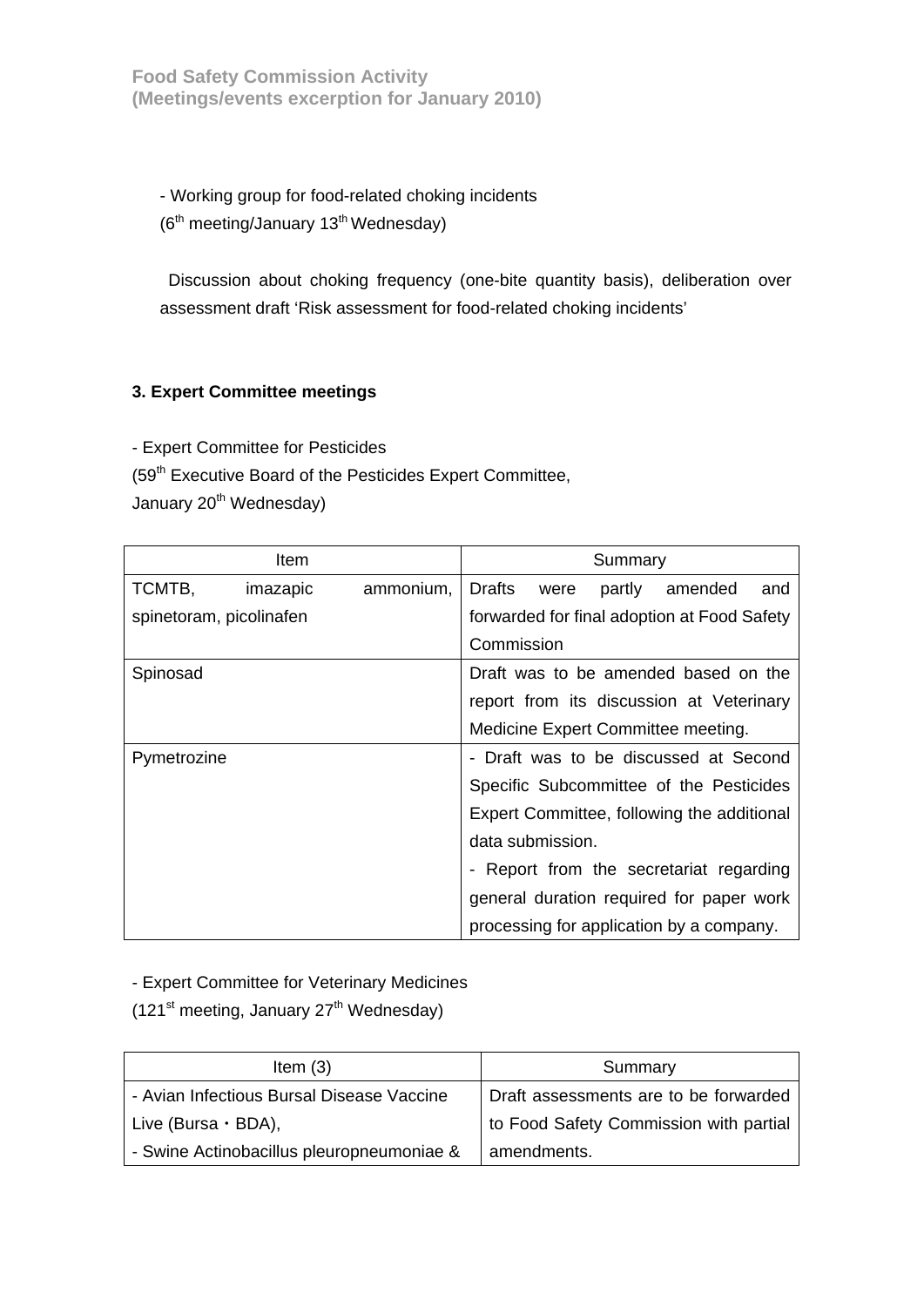| Swine Erysipelas Vaccine Inactivated |  |
|--------------------------------------|--|
| ("KYOTO BIKEN" PIGWIN-EA),           |  |
| - Mycoplasma Hyopneumoniae Vaccine   |  |
| Inactivated (RespiFend MH)           |  |

- Expert Committee for Chemicals/Contaminants

<Lead assessment>

 $(9<sup>th</sup> WG meeting, January 13<sup>th</sup> Wednesday)$ 

\*The following points were discussed at the meeting.

- High risk group range (re-confirmation for fetus, young children, pregnant women, breast-feeding mothers, and potentially pregnant women)
- The conclusion will include 'blood threshold level of lead without adverse effects', but to exclude conversion formula from blood lead level to oral intake due to the lack of data. The conversion will be tried, with its course exemplified in the appendix.
- The appendix will be further discussed by a few selected members from the Expert Committee.

<Arsenic>

 $(4<sup>th</sup> Contaminants subcommittee, January 27<sup>th</sup> Wednesday)$ 

- Discussion over the direction of current assessment; non-organic arsenic is to be discussed by a few selected members of subcommittee based on detailed investigation of recent findings by foreign institutions such as EFSA before the second discussion by the subcommittee.
- Objects and type of adverse effects for the assessment will be determined for each chemical form.

- Expert Committee for Microorganisms/Viruses

 $(9<sup>th</sup> meeting, January 15<sup>th</sup> Friday)$ 

| Agenda                              | Summary                             |  |
|-------------------------------------|-------------------------------------|--|
| Risk profile up-date for Salmonella | The documents were up-dated, then   |  |
| enteritidis in/on eggs and EHEC     | forwarded for further deliberation. |  |